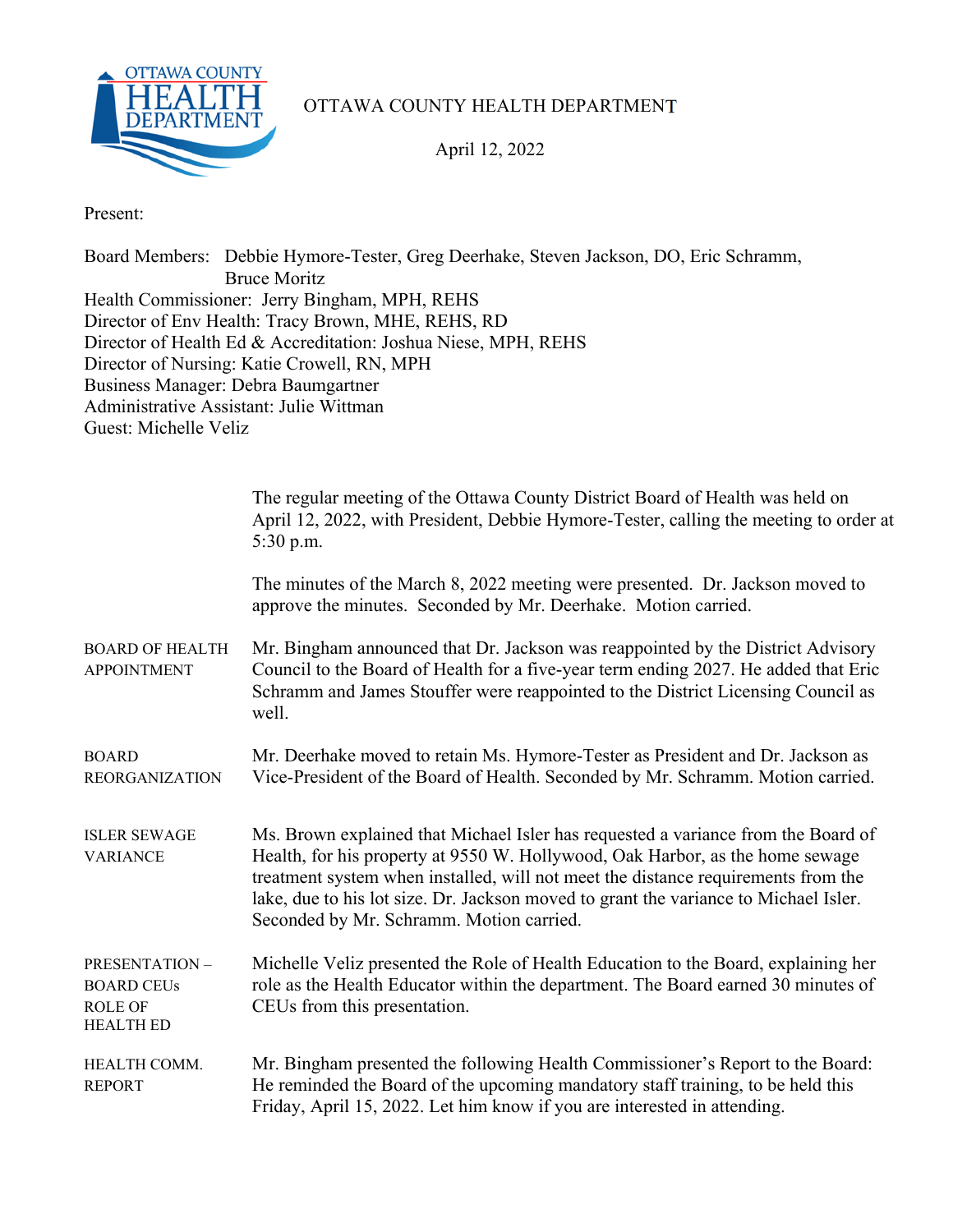|                                        | The 2 <sup>nd</sup> booster dose of COVID vaccine has been approved for certain individuals,<br>with new variants continuing to pop up. Currently, Ottawa County is $26th$ in the state<br>and COVID cases are continuing to drop.                                                                                                                                                                                                                                                                                                                                |
|----------------------------------------|-------------------------------------------------------------------------------------------------------------------------------------------------------------------------------------------------------------------------------------------------------------------------------------------------------------------------------------------------------------------------------------------------------------------------------------------------------------------------------------------------------------------------------------------------------------------|
|                                        | Made Board aware that House Bill 463, the bill that proposes placing health<br>departments under county commissioners' control, is picking up steam again.                                                                                                                                                                                                                                                                                                                                                                                                        |
|                                        | The leadership team attended the 2022 Public and Allied Health Symposium at<br>BGSU.                                                                                                                                                                                                                                                                                                                                                                                                                                                                              |
|                                        | Presented the Board of Health member's new orientation packets, which will become<br>the new process for onboarding Board members.                                                                                                                                                                                                                                                                                                                                                                                                                                |
|                                        | Presented the updated Strategic Plan and requested input from the Board on the<br>direction that the department is moving with the plan. All agreed the revised plan was<br>on target. He explained that the next step is to set measurable goals for the strategies<br>in the plan. The tentative timeline is to bring a draft to the May Board Meeting, after<br>internal staff feedback is received, then the revised plan will be brought to the Board<br>in June for final approval.                                                                         |
| PUBLIC COMMENT                         | No public in attendance.                                                                                                                                                                                                                                                                                                                                                                                                                                                                                                                                          |
| <b>DIVISION REPORTS</b><br>1. Nursing  | Ms. Crowell presented quarterly numbers to the Board and detailed changes that will<br>be coming in the Reproductive Health and Wellness Clinic to create a better patient<br>experience for reproductive health services. She explained that a representative from<br>Help Me Grow will be working out of the health department offices during WIC<br>Clinics to help make referrals for services more accessible for WIC clients.<br>Ms. Crowell reminded the Board that the health department's open house will be held<br>on May 18, 2022 from 5:00-7:00 p.m. |
| 2. Env Health                          | Ms. Brown presented quarterly numbers to the Board and explained changes in pool<br>inspections, encouraging pool management companies to schedule several of their<br>pools on the same day, to improve efficiency.                                                                                                                                                                                                                                                                                                                                              |
| 3. Health Ed/Accred                    | Mr. Niese updated the Board on the progress of accreditation, stating that he is<br>currently at 66.1% completion. Mr. Niese shared the first completed Quality<br>Improvement (QI) Project with the Board. He presented the storyboard showing the<br>progress of the credit card project from conception to completion and explained the<br>QI process for this in detail.                                                                                                                                                                                      |
| <b>LIAMER MEDIA</b><br><b>CONTRACT</b> | Mr. Niese explained that the proposed contract with Liamer Media is for website<br>development for the Prevention Coalition, a logo design, and videos to help with the<br>branding strategy. Dr. Jackson moved to authorize Mr. Bingham to enter into the<br>agreement with Liamer Media. Seconded by Mr. Moritz. Motion carried.                                                                                                                                                                                                                                |
| 1. 2023 WIC Grant                      | GRANTS/CONTRACTS Mr. Bingham requested Board approval to reapply to the Ohio Department of Health<br>(ODH) for the 2023 Women, Infants, and Children (WIC) Grant. Mr. Moritz moved<br>to authorize Mr. Bingham to reapply to ODH for the WIC Grant. Seconded by<br>Mr. Schramm. Motion carried.                                                                                                                                                                                                                                                                   |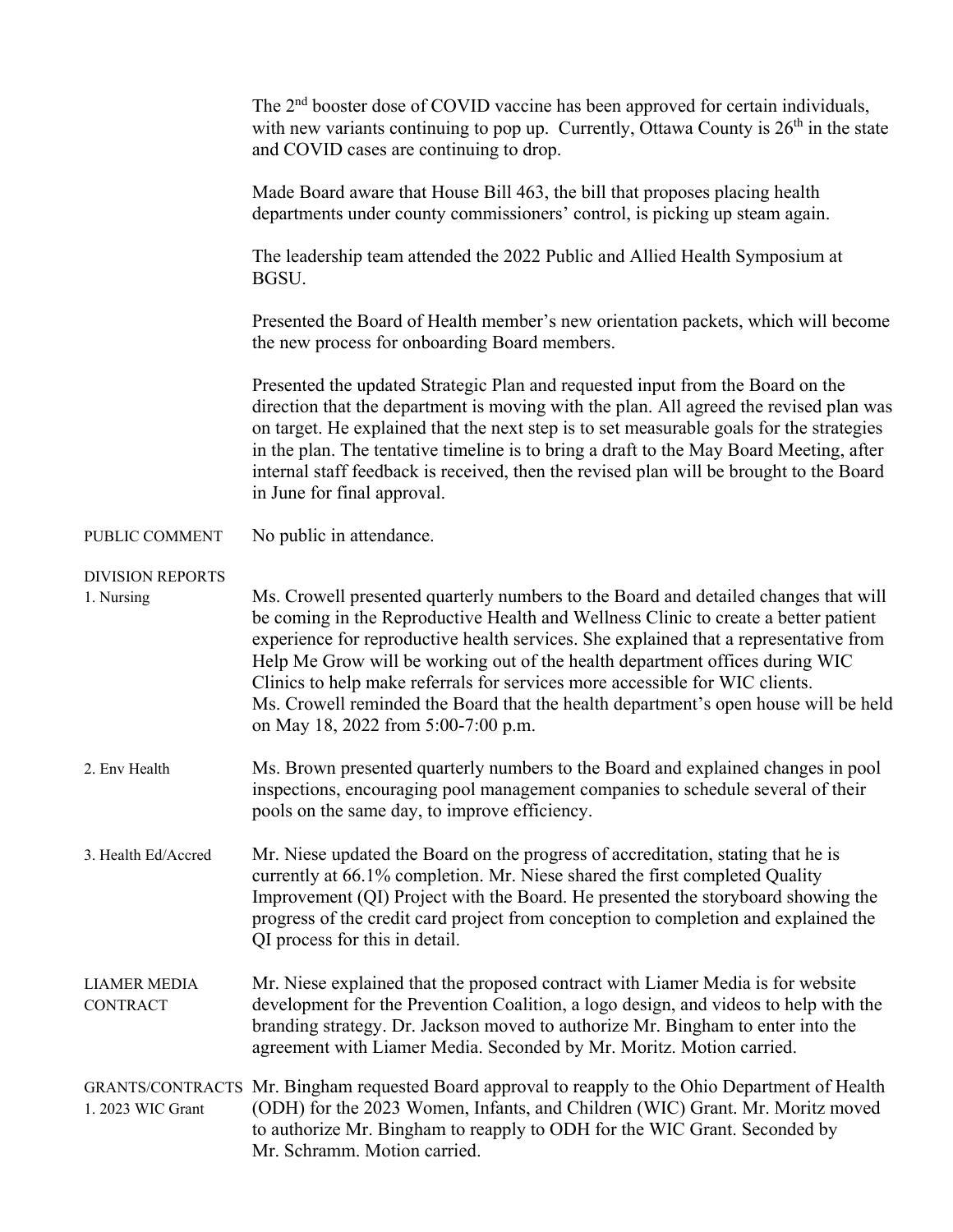| 2. 2022 COVID-19 EO                                    | Mr. Bingham requested Board approval to reapply to ODH for the 2022 COVID-19<br>Enhanced Operations (EO) Grant. Mr. Schramm moved to authorize Mr. Bingham to<br>reapply to ODH for the WIC Grant. Seconded by Dr. Jackson. Motion carried.                                |  |  |  |
|--------------------------------------------------------|----------------------------------------------------------------------------------------------------------------------------------------------------------------------------------------------------------------------------------------------------------------------------|--|--|--|
| PERSONNEL<br>1. EH Tech<br><b>Position Description</b> | Mr. Bingham presented a new position description for an Environmental Health<br>Technician. Mr. Schramm moved to approve the position description for the<br>Environmental Health Technician. Seconded by Dr. Jackson. Motion carried.                                     |  |  |  |
| 2. S. Crowell-Resign                                   | Mr. Bingham stated that Shelby Crowell has resigned her Clerical Specialist position,<br>effective March 31, 2022. Mr. Deerhake moved to accept Shelby Crowell's<br>resignation as Clerical Specialist. Seconded by Mr. Schramm. Motion carried.                           |  |  |  |
| 3. C. Powell-Hire                                      | Mr. Bingham stated that Celeste Powell has been selected to fill the vacant WIC<br>Breastfeeding Peer Helper position, effective April 13, 2022. Dr. Jackson moved to<br>hire Celeste Powell as WIC Breastfeeding Peer Helper. Seconded by Mr. Schramm.<br>Motion carried. |  |  |  |
| FINANCIAL REPORT                                       | Ms. Baumgartner presented the March 2022 Board of Health Financial Report.                                                                                                                                                                                                 |  |  |  |
| <b>MEETINGS</b>                                        | Mr. Deerhake moved to approve attendance at the following meetings:                                                                                                                                                                                                        |  |  |  |
|                                                        | 04/19/22<br>Sandusky County Prevention Coalition - Fremont (Veliz)<br>Public Information Officer Conference – Columbus (Veliz)<br>05/05/22                                                                                                                                 |  |  |  |
|                                                        | Seconded by Dr. Jackson. Motion carried.                                                                                                                                                                                                                                   |  |  |  |
| <b>BILL APPROVALS</b>                                  | Dr. Jackson moved to pay the bills. (Attached) Seconded by Mr. Moritz. Motion<br>carried.                                                                                                                                                                                  |  |  |  |
|                                                        | <b>Next Meeting Date</b><br>May 10, 2022 at 5:30 p.m.                                                                                                                                                                                                                      |  |  |  |
|                                                        | Being no further business, the meeting was adjourned.                                                                                                                                                                                                                      |  |  |  |
|                                                        | Respectfully Submitted,                                                                                                                                                                                                                                                    |  |  |  |
|                                                        | Gerald W. Bingham, MPH, REHS<br>Debbie Hymore-Tester<br><b>Board President</b><br><b>Health Commissioner</b><br>Secretary                                                                                                                                                  |  |  |  |